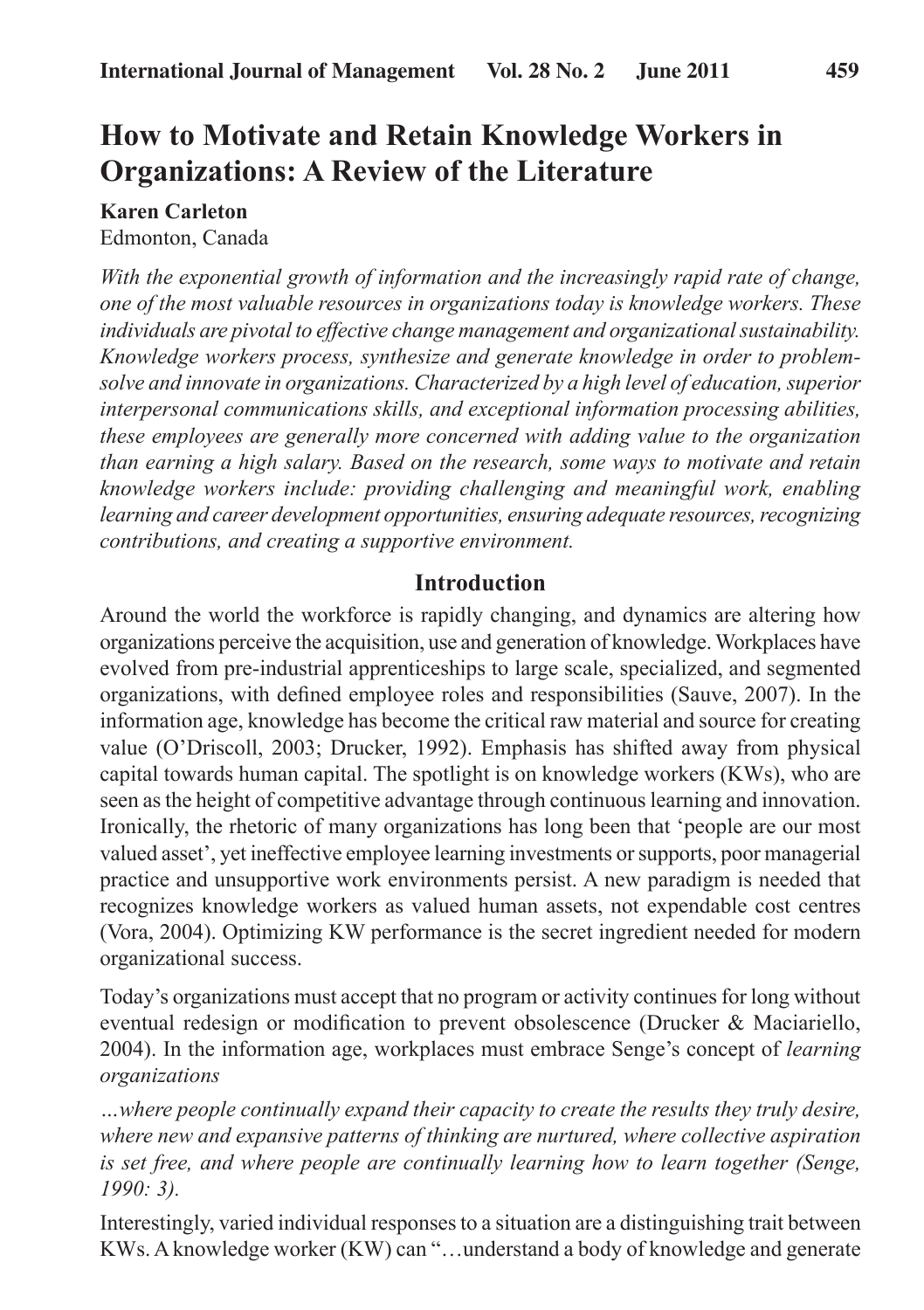new information from that understanding….:" (Kidd, 1994: 186). Drucker (1973) referred to this primary KW characteristic as a 'diversity of outputs' since they are internally sourced, based on each person's knowledge, skill set and prior experience. Nevertheless, a knowledge worker's thinking changes frequently through his career, based on inputs and external changes. Although electronic storage and retrieval tools have mushroomed as companions, they are not heavily relied upon by KWs.

Globalization, the proliferation of technology, workforce diversity, and the knowledge society have sparked a wave of learning, training and workplace education in organizations from all sectors. Complex workplace interactions now typically "…require people to regularly deal with ambiguity and solve problems based on experience or tacit knowledge" (Sauve, 2007: 1). Additionally, Davenport (2005) found that the fastestgrowing organizations with the highest revenue also performed the most innovative knowledge work. He cites Microsoft as "…one of the most profitable organizations in the history of the planet…..Growth industries [like ICT] generally tend to be those with a high proportion of knowledge workers" (DLS Group Inc, 2007: 6).

Answering the cry for innovation are knowledge workers - the workforce segment experiencing the most growth across industries (Sauve, 2007). In fact, knowledge workers are pivotal change agents in organizational development by borrowing, adapting and producing knowledge for sustainable change management. Attending to KWs' unique characteristics, developmental and managerial needs, and retention considerations are of utmost importance since "….the knowledge work force has become the linchpin to an organization's success, as the world morphs into a knowledge economy" (DLS Group Inc, 2007: 6). Coined by Peter Drucker (1952), the father of modern management, a KW is valued for the "ability to interpret information within a specific subject area.... through focused analysis, design and/or development. They use research skills to define problems and to identify alternatives" (Wikipedia, n.d.). Drucker accurately predicted that major social changes would result from boundless information, making knowledge workers the largest and (potentially) the most important work group (Clark, 2004; Davenport et al 2002).

# **Characteristics**

Knowledge workers' productivity typically peaks between the ages of 35 and 54 (Jamrog, 2004), is characterized by a high level of formal education and skill (Clark, 2004), matched with effective speaking and writing talents, superior interpersonal capabilities, and the ability to "shape and direct one's own work, contribution and career" (Drucker, 1992: 5). Further, the KW's high investment in education makes them more valuable than many of their salaries suggest. Yet KWs are empowered by tacit knowledge, and often do project-style work that necessitates superior soft skills such as interpersonal communications and negotiating skills. Aided by technology, networking and knowledge processing capabilities are the lifeblood of knowledge workers. Supports for KWs may include Communities of Practice (CoP), blogging, conferences, discussion boards, and instant messaging software. Taken together, KWs are a more educated group, have higher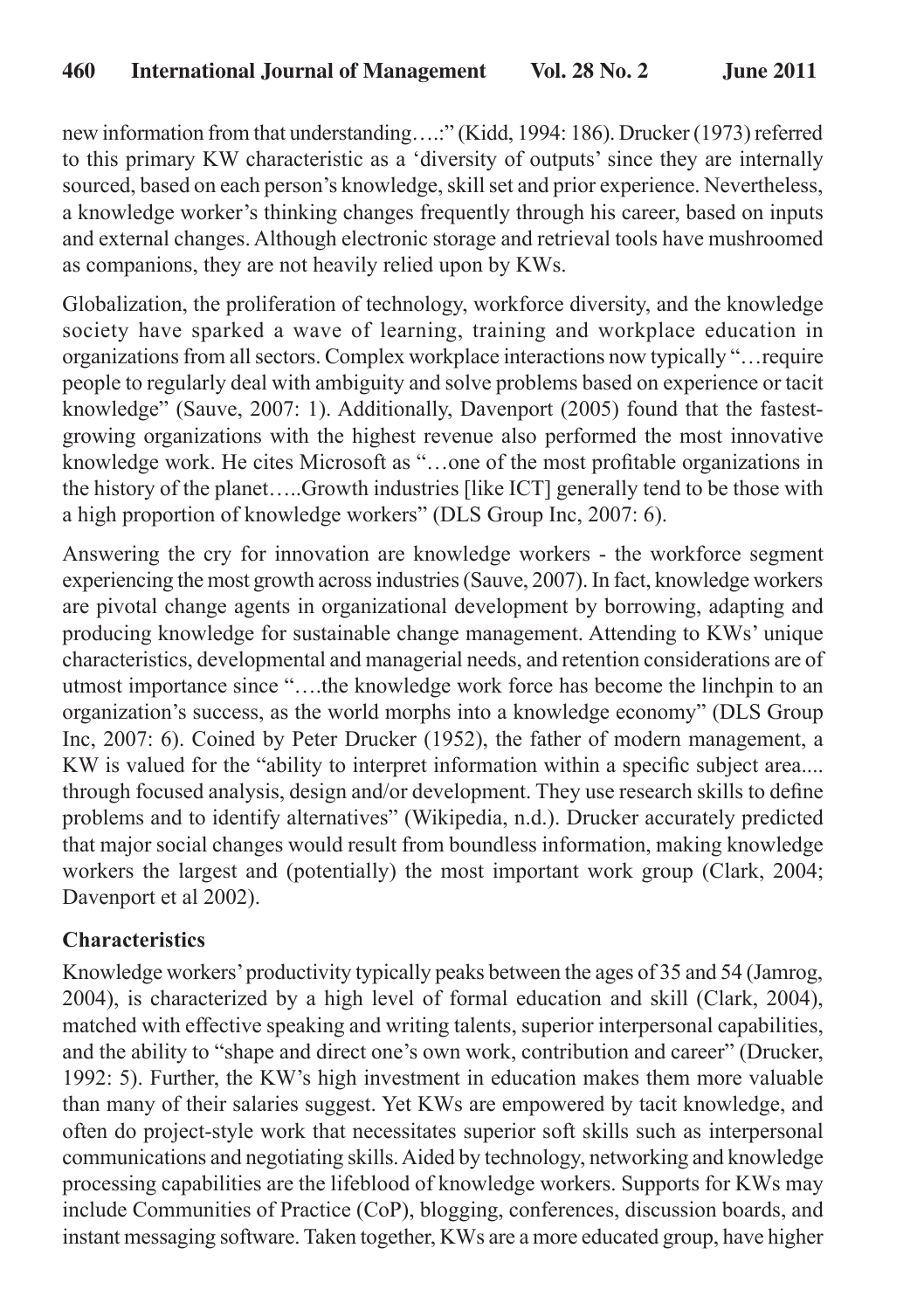expectations, and generally have less tolerance for nonsense than manual workers. As a result managers need to treat them differently (Nickols, 2000).

Drucker underscored the main difference between knowledge work and manual work: KWs rarely have prefigured work routines. Rather they must configure a way to address a situation. Thus, KWs defy conventional supervision and controls. Only the knowledge worker herself can make her work productive (Nickols, 2000). In any case, organizations are structured with positions of power and authority, so obtaining compliance means facilitating individual contributions. Compliance has less relevance in today's workplace, than it had in the decades before that were marked by routine manual work (Nickols, 2000).

#### **Managing Knowledge Workers**

Managing KWs as valued intellectual assets is critical for capitalizing on and distributing knowledge in the organization by realizing the KWs' own initiative (Papacharalambous & McCalman, 2004: 148). Interestingly, "the most common approach to high-end knowledge work...can be summarized as 'hire smart people and leave them alone'" (Davenport et al, 2002: 26-27). Drucker would disagree, arguing that in managing the knowledge worker, one must demand responsibility of him/her for organizational contribution, ensuring the KW also appraises their own contributions. Drucker (1966) envisions "every knowledge worker in [a] modern organization … is responsible for a contribution that materially affects the capacity of the organization to perform and to obtain results" (Clark, 2004). Without such self-assessment, knowledge workers feel non-achieving, dissatisfied and alienated from their organization (Drucker, 1985).

The supervisory implications are that a KW's work performance simply cannot be automated, predicted or micromanaged (Thompson & Heron, 2005). The quality of humanness is the epitome of knowledge workers because "humanness arises in our relationships with others through communities", which are the KW's source of learning and knowledge (Plaskoff, in Easterby-Smith & Lyles, 2005: 179). A knowledge worker must be left to his/her own imagination to breathe meaning into newly synthesized or retooled knowledge configurations. Managers of KWs need to ensure environmental conditions optimize knowledge worker performance, so that knowledge sharing happens naturally (Davenport, 2004; Thompson & Heron, 2005).

Two main principles of knowledge worker management are emphasizing professionalism and collaboration*,* and decreasing emphasis on individualized performance metrics and incentive schemes (DLS Group Inc, 2007). Additionally, focusing on "iterative work structures" as opposed to sequential, linear ones, allows variety between structured and unstructured work experiences (DLS Group Inc, 2007; Child & Rodrigues, 2005). As a result KWs will rise to the occasion, and work towards achieving strategically aligned organizational objectives, tailoring work accordingly. KW autonomy springs from defining one's own work tasks and results. It is advisable that supervisors permit their KWs to propose their own work plans, projected outcomes, and mutually agree to deadlines for accountability (Drucker & Maciarello, 2004).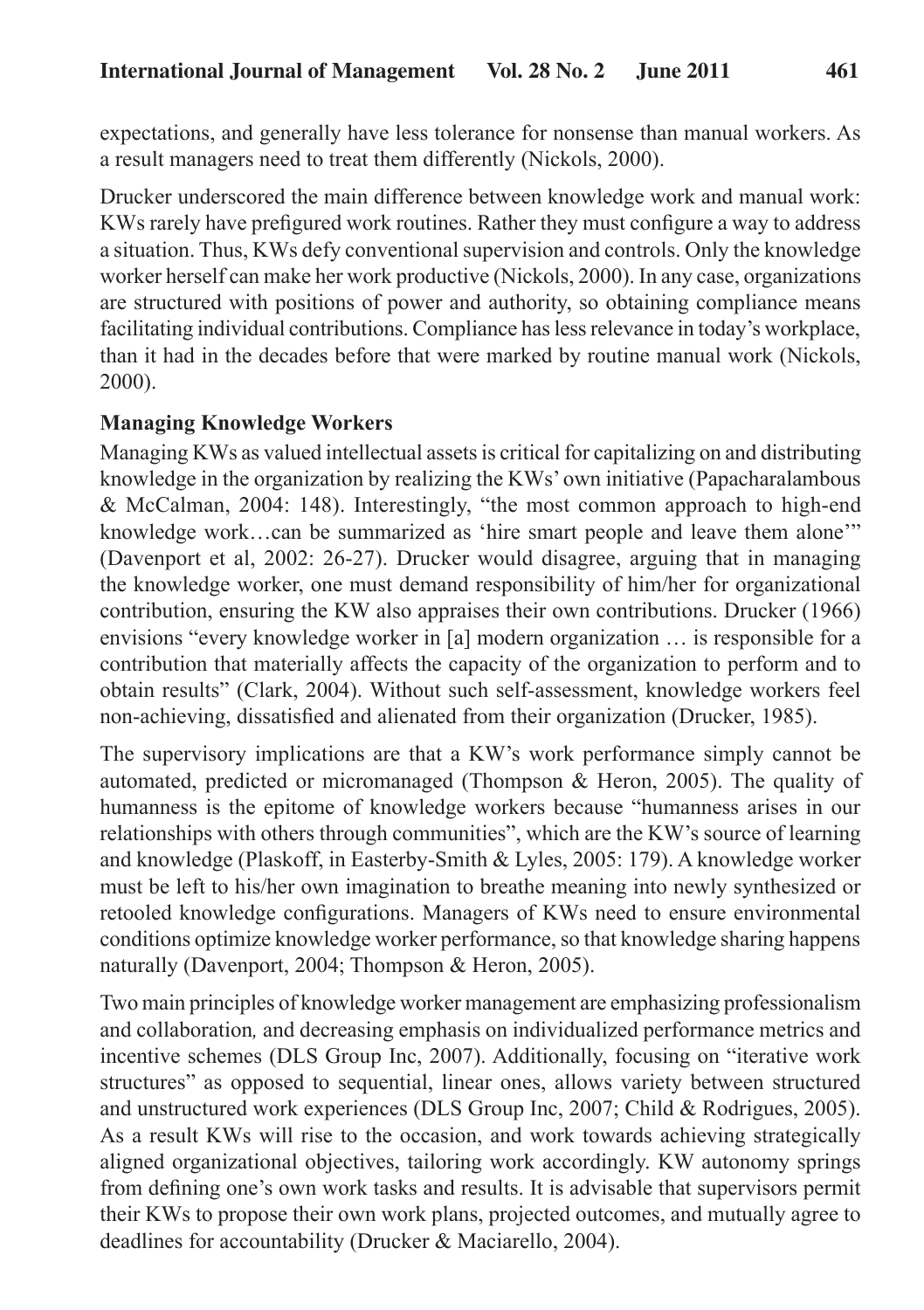Importantly, conventional 'command and control' style management is ineffective with KWs, who have an inherent sense of contribution to organizations, providing they have fertile environments in which to flourish. By contrast 'supportive management' realizes KW achievement of organizational goals through praise, recognition and resource provision (Esque, 1999). Such managers empower their KWs to add value by promoting excellence, and helping facilitate productive work. Symptoms of supportive management are clear workforce goals and metrics, accurate performance data, and a general sense of everything being 'under control' (Esque, 1999).

## *Knowledge Work Performance*

When knowledge is applied "... to tasks we already know how to do, we call it 'productivity'. If we apply knowledge to tasks that are new and different, we call it 'innovation'" (Drucker, 1992: 26). How an organization can reap the most benefit from KW productivity and innovation, should be on the radar screen of CEOs. In addition to effective management, other determinants of knowledge worker performance are ICT, workplace design and other supports**.** Essentially,

… an organization in a knowledge-based economy and society can excel… by getting more out of the same kind of people – by managing its knowledge workers for greater productivity and 'to make ordinary people do extraordinary things' (Drucker, 2002 in DLS Group Inc, 2007).

Recommendations aside, some KW authorities feel that the research findings do not recognize a clear, singular solution to improving knowledge worker performance since each KW is unique in their knowledge, skills and experiences (Davenport et al, 2002: 27). Notably, organizational performance consultant, Geary Rummler "…suggests that the tendency to pigeonhole problems is indicative of bureaucratic organizations" which fail to adopt a systems approach seeing multiple root causes of KW performance issues, many of which are environmental (O'Driscoll, 2003: 7). It is naïve to assume that the organizational environment does not play a significant role in KW performance, and that the only leverage is through training, to remedy individual 'deficits'. Rosenberg (1990) suggests that the big picture of KW development should look at facilitating change on three levels: work (job), worker (employee), and workplace (organization)**,** since the three are interdependent (O'Driscoll, 2003).

## *Knowledge Worker Motivation*

Intertwined with knowledge worker management and performance considerations is the motivation from the valuation of their contributions to the organization. Knowledge workers must be able to do what they are being paid to do, otherwise their motivation will invariably deteriorate (Drucker, 1985). With high expectations to produce and contribute to the organization, knowledge workers are "…more likely to be alienated if not allowed to achieve" (Drucker, 1985: 117). KWs need challenging, intellectually stimulating and varied work that adds value to the organization, stemming from supervisory direction (Jamrog, 2004). Drucker further suggests that managers consult their KWs on what they can do to aid their performance in terms of resources (time, resources, access to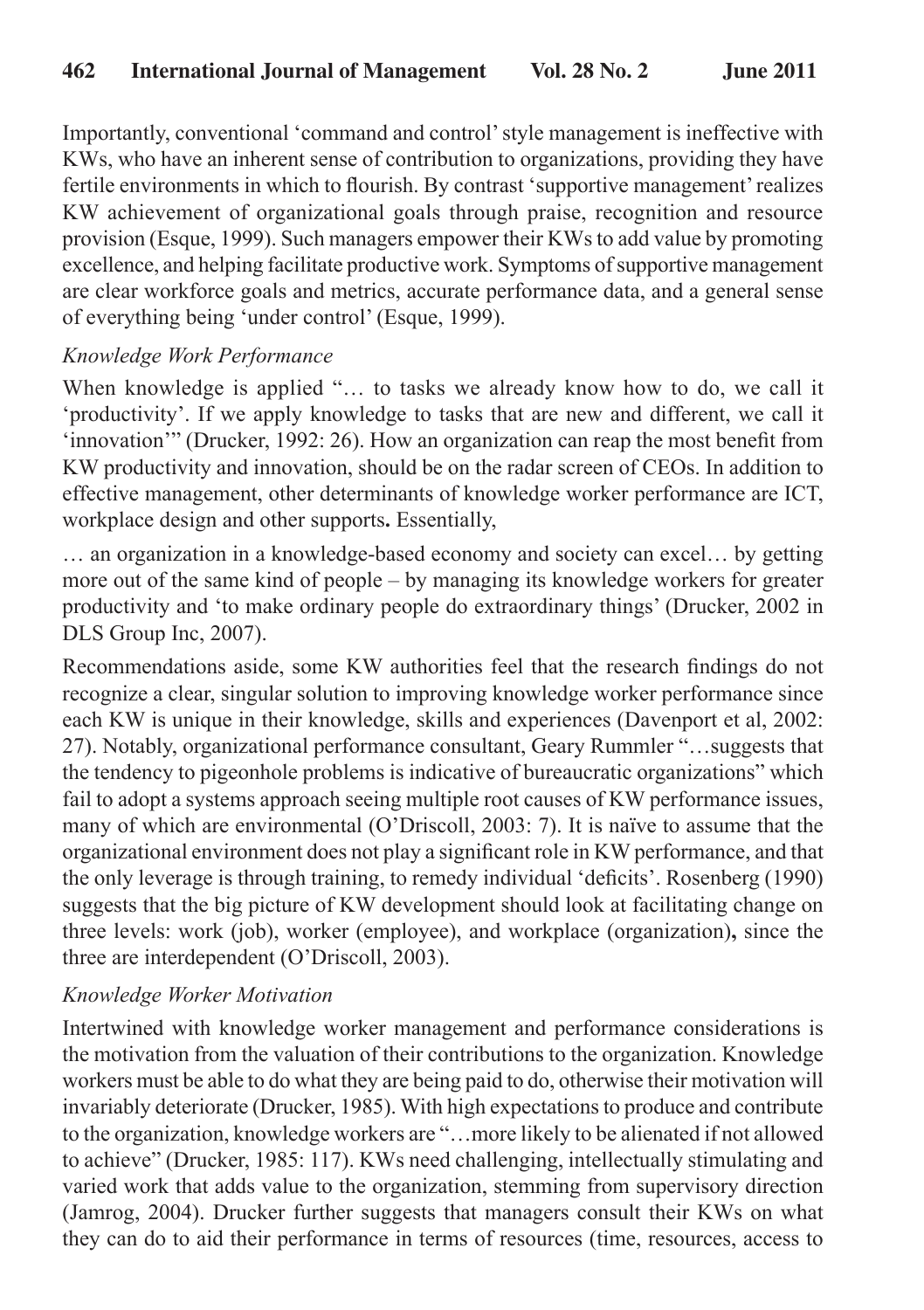information), and also find what hampers their performance. In other words, appropriate utilization of these intelligent intangibles is central to their productivity. Nonetheless, managers need to do a "…regular inventory and ranking of the major opportunities" to find out if their KWs are being effectively used, and what the results of their projects are (Drucker, 1985; Vora, 2004). Without prioritizing the work of KWs to fit with their specialized skill set, a firm risks employee disengagement and turnover, in addition to lost opportunities for using knowledge worker strengths for value-added innovation. Moreover, unless this is being done, people will be assigned by the demands of the organization … rather than by their importance and their potential of contribution. In no time they will be misassigned. They will be where they cannot be productive, no matter how well motivated, how highly qualified, how dedicated they are (Drucker, 1985: 115). In other words, if you "pit a good performer against a bad system, the system will win almost every time" (Rummler and Brache, 1995: 13).

The perception of the employee-employer psychological contract plays a major role in KW retention and knowledge creation (Thompson & Heron, 2005). Affective commitment cements a relationship founded on social capital, and results in more innovation when KWs feel safe sharing their knowledge (Thompson & Heron, 2005). The KW-managerial relationship is particularly noteworthy, as managers are central to a supportive environment that allows the KW to flourish. The quality of this relationship, and perceived fairness of policy and practice application, provides the foundation for employee commitment and knowledge generation (Thompson & Heron, 2005). A violation of this psychological contract is seen as an injustice, and fosters negative attitudes and behaviors in KWs, which diffuses their organizational productivity and motivation.

Of course, only the managers of knowledge workers can help stimulate their productivity, and conversely, poor management will yield poor performance (Thompson & Heron, 2005). With an unpleasant supervisor or other negative conditions, employees will look for an alternate workplace that meets their needs, especially if supervisors do not treat them with respect and dignity (Jamrog, 2004: 8; Esque, 1999). Managers are the main source of KW motivation, since they are the key to positive reinforcement and inspiration (Jamrog, 2004; Vora, 2004). Clearly, a manager's behaviour and attitude shape the degree of innovation and productivity of a KW. Unfair managers derail the knowledge worker's motivation level, which hampers organizational effectiveness, problem-solving and initiative.

Managing KWs for engagement is a marketing job and means asking, 'what does the KW want and need?', and 'what does she consider valuable results?' Interestingly, a cue for effectively managing KWs can be taken from voluntary organizations, where people work for satisfaction and challenges, not just a pay cheque (Drucker & Maciarello, 1992). For instance, non-profit organizations put a lot of thought into designing their mission statements, typically involving organizational members in the process (Drucker, 1992). As well, the purpose of work tends to have higher meaning within community-based agencies, and employees feel rewarded for their contributions, as opposed to feeling like faceless cogs in a corporate, money-making machine.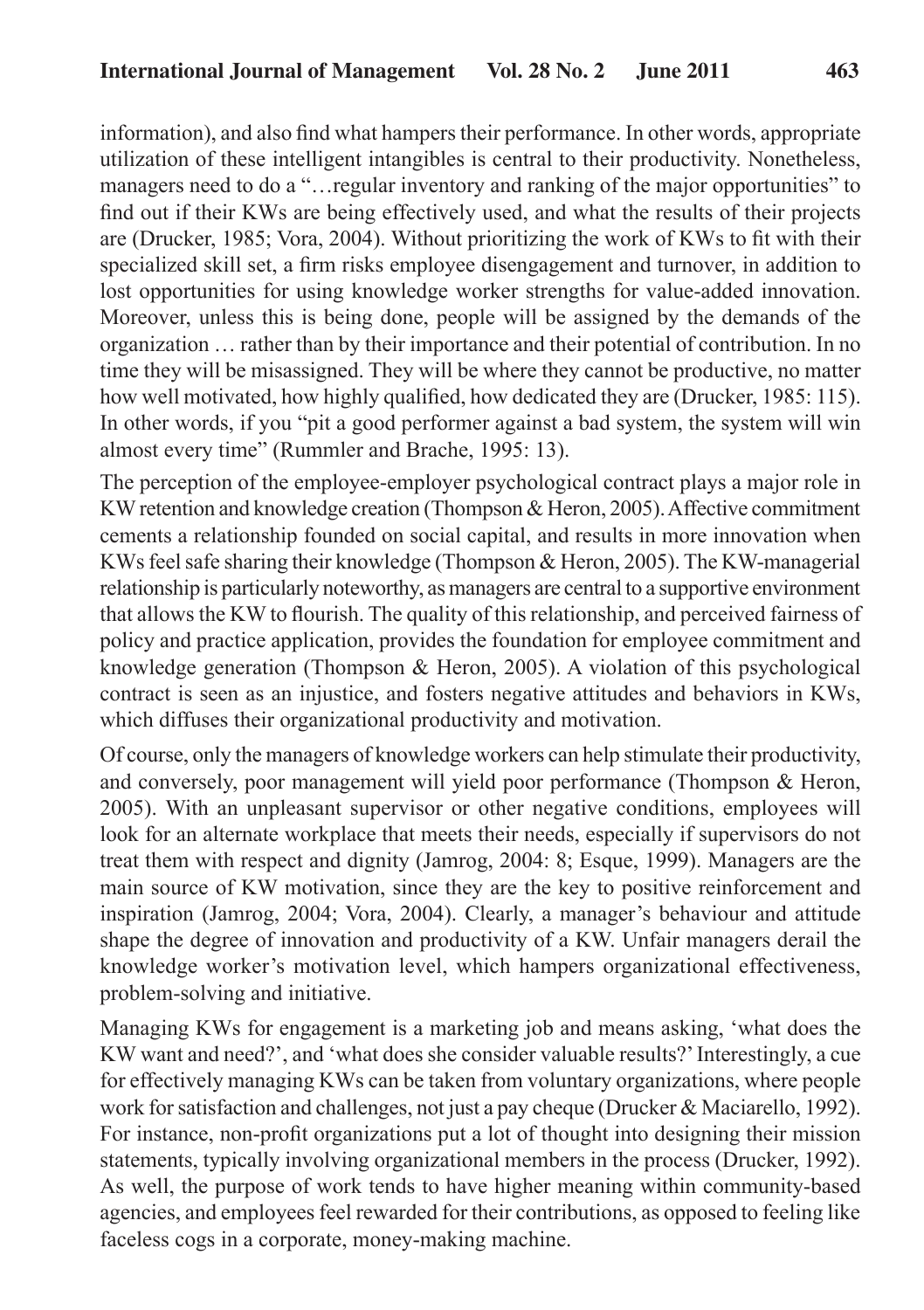#### **Work Area and Design**

The spatial layout and materials used by KWs often results in a typically messy KW desk, due to retaining knowledge in a 'holding pattern' until it has been categorized (Kidd, 1994). For example, a study of 200 KWs, in four US organizations, revealed that only 17% of a KW's time is spent searching and scheduling, while 80% is invested in interpreting, applying and eliciting knowledge (DLS Group Inc, 2007). Relying more upon tacit than explicit knowledge, their desks and floors tend to act as repositories for unsorted information. Regardless, each knowledge worker is unique and is informed differently, based on their prior experiences (Kidd, 1994). KWs are further marked by internal change, resulting from mass information processing (Kidd, 1994). Since a KW's worldview is constantly reshaped, their mental models are continuously renewed, enabling a fresh perspective that frees him/her of old paradigms that are no longer useful (Senge, 1990).

When KWs have a suitable workplace and adequate resources, it has a measurable effect on the knowledge work they are capable of (Davenport et al, 2002). Effective physical design of the workplace "…can improve performance by as much as 15 percent" (Medsker, 2006: 666). Moreover, knowledge work requires focused thinking which demands the employee's attention, often limited by an open work space characterized by distractions, particularly for 'low screeners' who have more difficulty blocking them out (Medsker, 2006). If not minimized, distractions can degrade and delay a KW's performance; recovering from interruptions may take fifteen minutes or longer (Medsker, 2006).

# **Knowledge Worker Development**

Closely linked with KW performance and motivational methods, is development. Firms in the information age need to become learning organizations (Senge, 1990), and teaching organizations, each respectively providing aggregate benefit to the organization (Drucker, 1992). Developing and maintaining KWs means ensuring they are at the top of their game, and ready for innovative problem-solving. For corporate agility to respond to internal and external change effectively, organizations need to become 'knowledge-creating companies' (Nonaka & Takeuchi, 1991) by developing the capacity to be creative or innovate regularly (O'Driscoll, 2004: 5).

When an organization invests in optimizing its knowledge workers and facilitates opportunities for shared learning experiences, benefits flow from enhanced cooperation and teamwork, allowing competence to blossom (Papacharalambous & McCalman, 2004; Child & Rodrigues, 2005). Yet many organizations today have fallen prey to the 'training addiction' and are more a 'training organization' than a learning organization. The former denotes limited and formalized, instructor-led learning events, whereas the latter embodies various open-ended, multi-sourced, and includes informal or 'organic' learning opportunities (O'Driscoll, 2003). Organizationally, learning and development should be welcomed and integrate formal and informal sources of knowledge.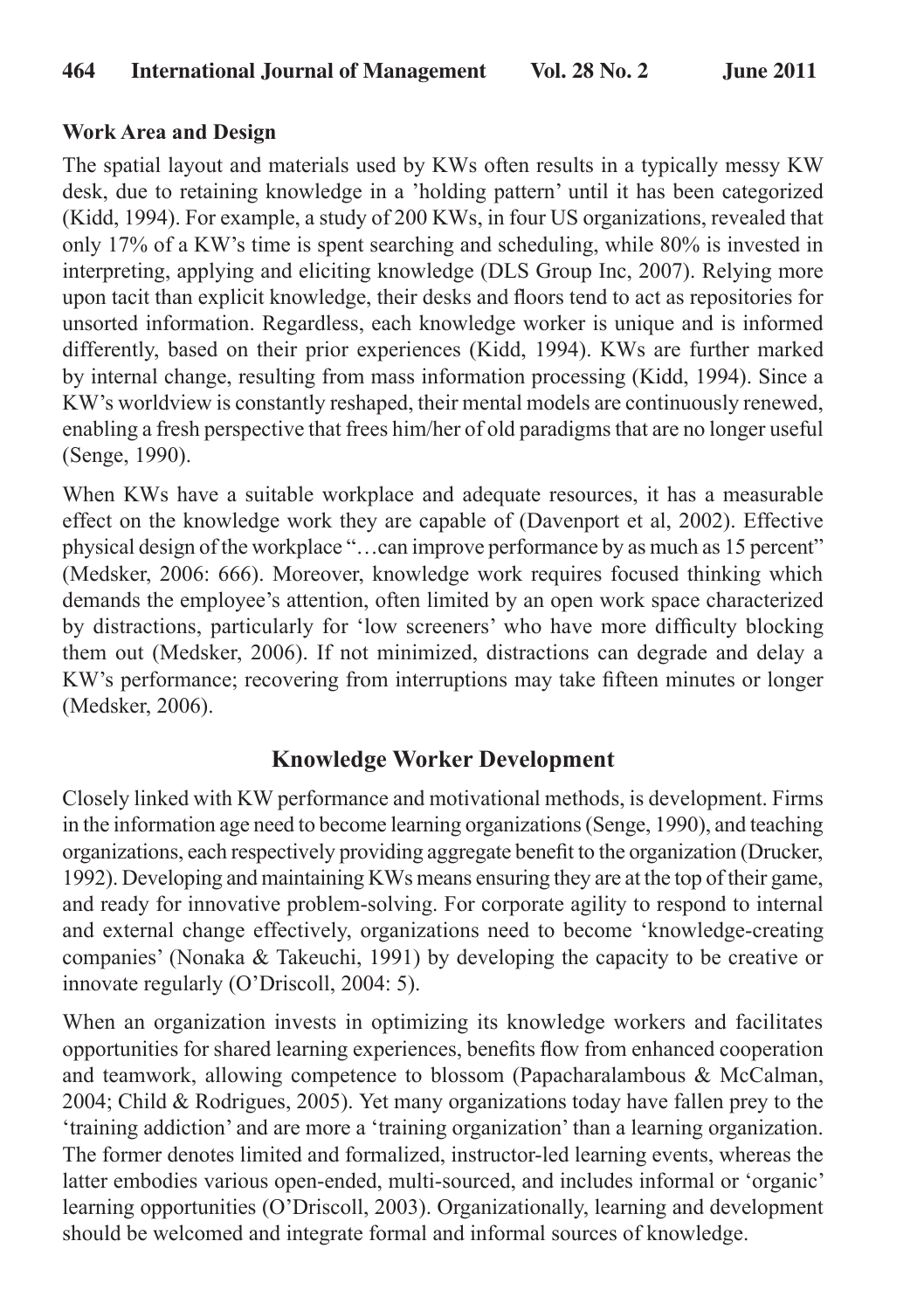#### **Retention of KWs**

On organizational minds these days is KW retention, especially with rising skilled labour shortages. Fostering learning and engagement is important to retaining the best and the brightest, as opposed to relying heavily on pay and incentive schemes to lure potential workers away from their current employers. Hence, organizational support for *all* employees (including knowledge workers) fosters growth and development, which lends itself to retention. With the abbreviated employment contract, mobile employees seek learning and development opportunities that will help them stay current and maintain their marketability, since long-term commitment for either employees or employers is now rare (Jamrog, 2004). On-the-job learning and experience therefore needs to be transferable to other employment opportunities, to be seen as valuable. Nevertheless, some employers are resistant to sponsor employee learning, rationalizing that 'it will only end up benefiting another company'. The truth is such investments usually drive employee retention; turnover actually begins in the absence of such investments (O'Driscoll, 2003).

Salary alone is not adequate to retain knowledge workers, who …are not motivated by and do not stay for money alone. They stay because they are engaged and challenged by work. (Ramrog, 2004: 11).

More inspiring to the KW is having a stimulating supervisor who can mentor them; and creating an engaging work environment encouraging retention (Ramrog, 2004). Besides engagement, ensuring work-life balance is increasingly important to today's KWs, many of whom saw their parents accept gold watches or severance pay, after decades of back-breaking loyalty. Consequently, providing 'instant gratification' for a job well done (rather than promises of future rewards) is highly valued by KWs (Kamrog, 2004). To summarize, retaining KWs has much to do with setting expectations, motivating, and developing them (Vora, 2004). A KW's attitude towards the job and company are related to learning and development opportunities, engaging in meaningful work, and having effective supervision (Vora, 2004).

## **Trends**

#### **Communities of Practice (CoP)**

More organizations are beginning to appreciate the notion that "…more than 80 percent of adult learning takes place outside the classroom, and much of it is informal, on-the-job learning (Sauve, 2007). The impact of socially-situated learning is evident in communities of practice (CoPs) and mentorship programs to facilitate knowledge sharing. Social interactions resulting from these solutions distribute context-specific information and problem-solving practice. CoPs also alter the traditionally top-down information flow, allowing for multi-faceted dialogue and fluid conversations that invite collegial sharing (Suave, 2007).

Technology supporting the information-sharing inherent to COPs can include email, shareware, and virtual meetings; technology innovatively bridges the geographic distances between KWs (Papacharalambous & McCalman, 2004). Technology-based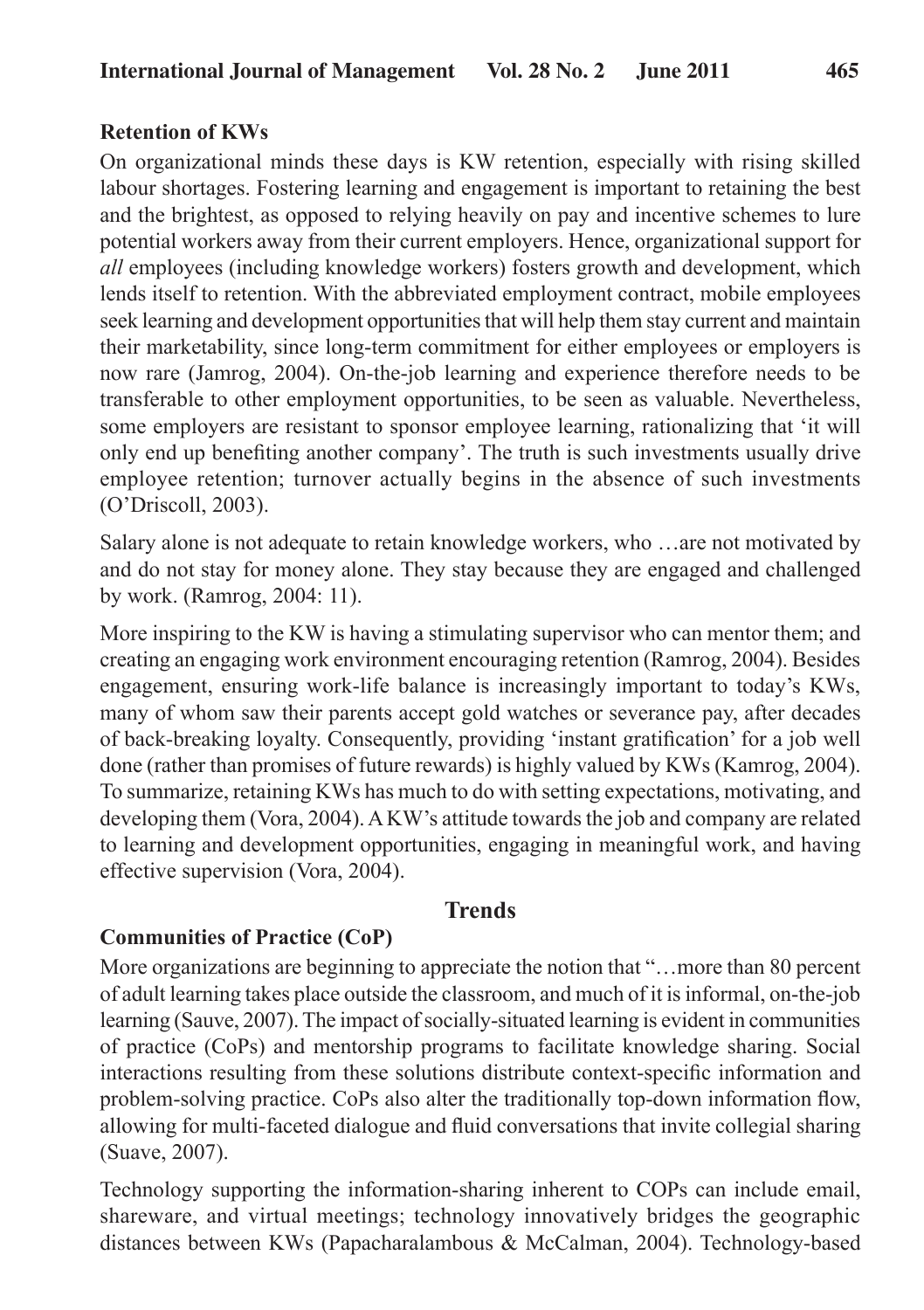communities enhance an organization's collective competence and promote teamwork, helping to facilitate organizational sustainability.

# **Retiring KWs**

With large scale retirement of KW baby boomers, preserving corporate knowledge is being cited as crucial to ensuring organizational success. Retiring Knowledge Worker (RKW) interventions that ease the loss to organizations may mean phased retirement, mentoring programs, recording case studies and narratives, or creating a knowledge management platform.

Regardless of KW age or proximity to retirement, only the *best* tacit knowledge of "... critical, high performing knowledge workers" is valuable (Seidman & McCauley, 2005: 34). In other words, organizations should only save the knowledge of someone who is a top performer. Notably, unspoken tacit knowledge is diffusive and embedded in social interactions, and therefore challenging to accurately capture and apply. Still, RKW narratives under the guise of 'naive new person interviews', and guided coaching can enliven and diffuse RKW knowledge rather than simply storing it in a database, where it can quickly become obsolete (Papacharalambous & McCalman, 2004).

# *Knowledge Hoarding and KW Myth*

Regardless of age not all knowledge workers are interested in willingly sharing their expertise (Papacharalambous & McCalman, 2004). KWs may resist management's attempts to capture and distribute their tacit knowledge or hard-earned explicit knowledge (Child & Rodrigues, 2005). Surrendering tacit assets through externalization, can threaten a KW's sense of power and identity in the organization. Employees cannot be forced to share their knowledge; fostering a cooperative and collaborative work environment encourages knowledge-sharing (Papacharalambous & McCalman, 2004).

Some organizational learning theorists challenge the use of the seemingly mythical term 'knowledge worker', given that continuous learning is needed at *all* levels of the workforce (Esque, 1999). Essentially, they argue that "we're all knowledge workers now" since continuous learning is a mandatory part of life and work in the knowledge age (Thurm as cited in DLS Group Inc, 2007).

# **Conclusion**

In conclusion, a knowledge worker's organizational advantage is defined by tacit knowledge, effective information processing, superior soft skills, and creative problemsolving abilities. Proper management and development of these intangible assets is key to their optimal performance and retention. KW supports include COPs, technology and effective workplace design. Knowledge workers, like many others, are less likely to be loyal over the long-term with the new employment paradigm and a strong labour market (Child & Rodrigues, 2005). Unless knowledge workers have engaging employment experiences, career development opportunities and a supportive manager, their organizations will suffer from costly loss of human capital and potentially devastating attrition. Never before has the motivation and retention of knowledge workers been more critical for organizational sustainability than it is today.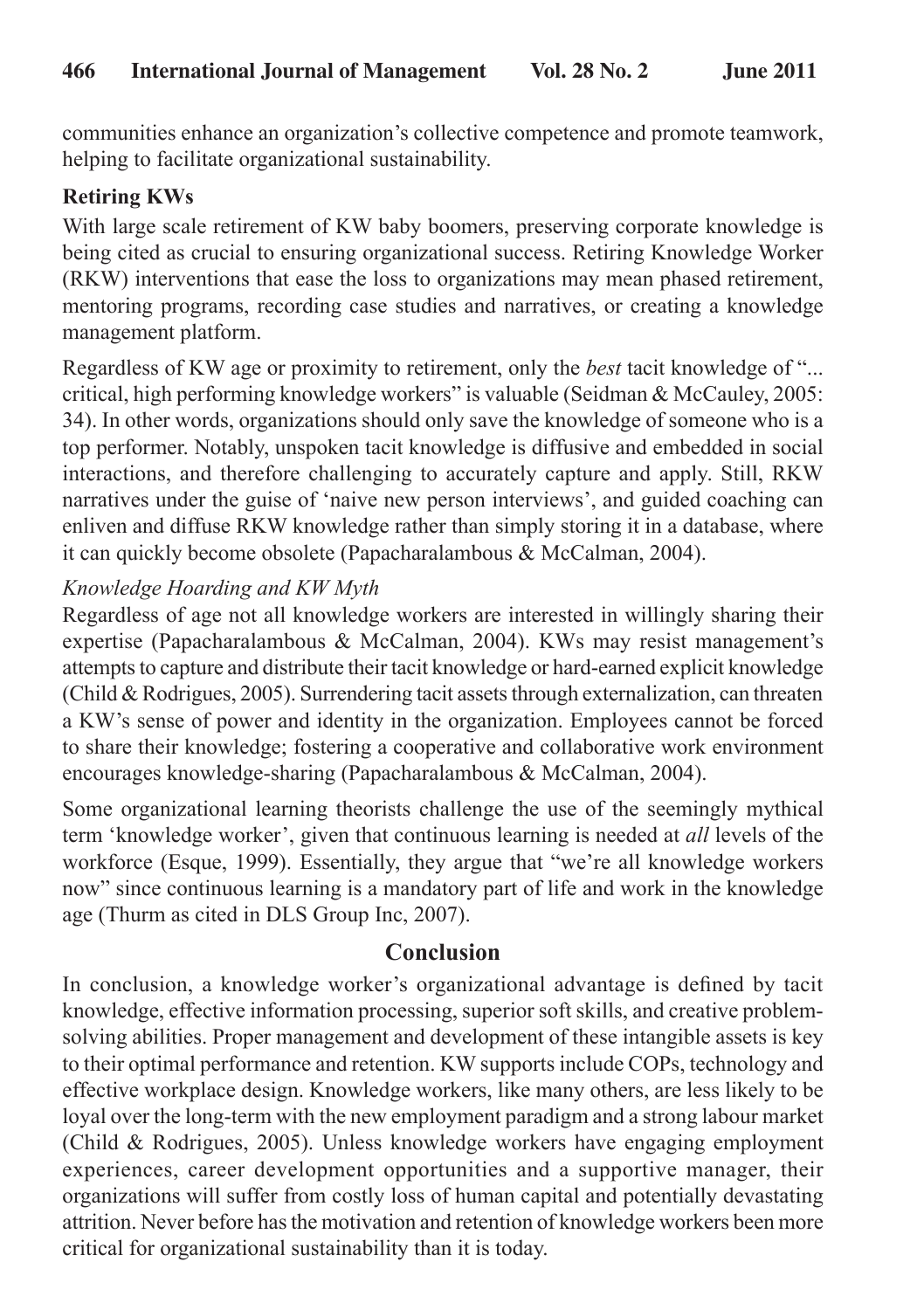## **References**

Aiman-Smith, L, Bergey, P, Cantwell, A.R., & Doran, M. for Industrial Research Institute, Inc. (2006, July/August). The coming knowledge and capability shortage, *Research-Technology Management*. (49, 4: 15-23).

Child, J. & Rodrigues, S. (2005). Social identity and organizational learning. In M. Easterby-Smith & M.A. Lyles (Eds). *Handbook of Organizational Learning and Knowledge Management*. (2nd ed., 535-536). Victoria, Australia: Blackwell Publishing.

Clark, D., (2004). Peter Drucker, the Knowledge Worker. Available from http://www. nwlink.com/~donclark/history\_knowledge/drucker.html (Accessed 24 May 2010).

Davenport, T.H., Thomas, RI, & Cantrell, S. (2002, Fall). The mysterious art and science of knowledge-worker performance. *MIT Sloan Management Review*. (23-30).

DLS Group Inc Inc. (2007). Session SU302: 10 Ways to Better Blended Learning for Knowledge Workers. Presented at the ASTD International Conference, Atlanta, GA. Available from http://74.125.155.132/scholar?q=cache:Ybqj2FlolNIJ:scholar.google. com/&hl=en&as\_sdt=2000 (Accessed 24 May 2010).

Drucker, P.F. and Maciarello, J. (2004). *The daily Drucker: 366 Days of insight and motivation for getting the right things done*. New York, NY: Harper Collins.

Drucker, P.F. (1992). *Managing for the future: The 1990s and beyond.* New York, NY: Truman Talley Books/Plume.

Drucker, P.F. (1985). Managing the knowledge worker in *The changing world of the executive*. New York, NY: Times Books. (112-117.)

Esque, T.J. (1999, January). The myth of the 'knowledge worker' *Performance Improvement*. (38, 1).

Jamrog, J. (2004). The perfect storm: the future of retention and engagement. Human Resource Institute, University of Tampa. (2-15). Available from http://www.questia. com/googleScholar.qst;jsessionid=L7QGM3Qp15Dm0q29xv1HTyWMyv7wLZYfQj vHTLW2gn2JJTnT11J2!-2078906399!-294124474?docId=5007552251 (Accessed 24 May 2010).

Kidd, A. (1994, April 24-28). The marks on the knowledge worker presented at the *Human Factors in Computing Systems* Conference CHI '94: "Celebrating interdependence", in Boston, MS.

Medsker, Karen. (2006). Workplace Design. In J.A. Pershing, (Ed.). *Handbook of Human Performance Technology* (3<sup>rd</sup> ed., 665-691). San Francisco: Pfeiffer.

Nikols, F. (1999). Human Performance Technology: The end of an era. FORUM section, *Human Resources Development Quarterly* (1990). Available from http://www.nickols. us/end\_of\_era.htm (Accessed 24 May 2010).

O'Driscoll, T. (2003, April). Improving knowledge worker performance. *Performance Improvement.* (42, 4: 5-11).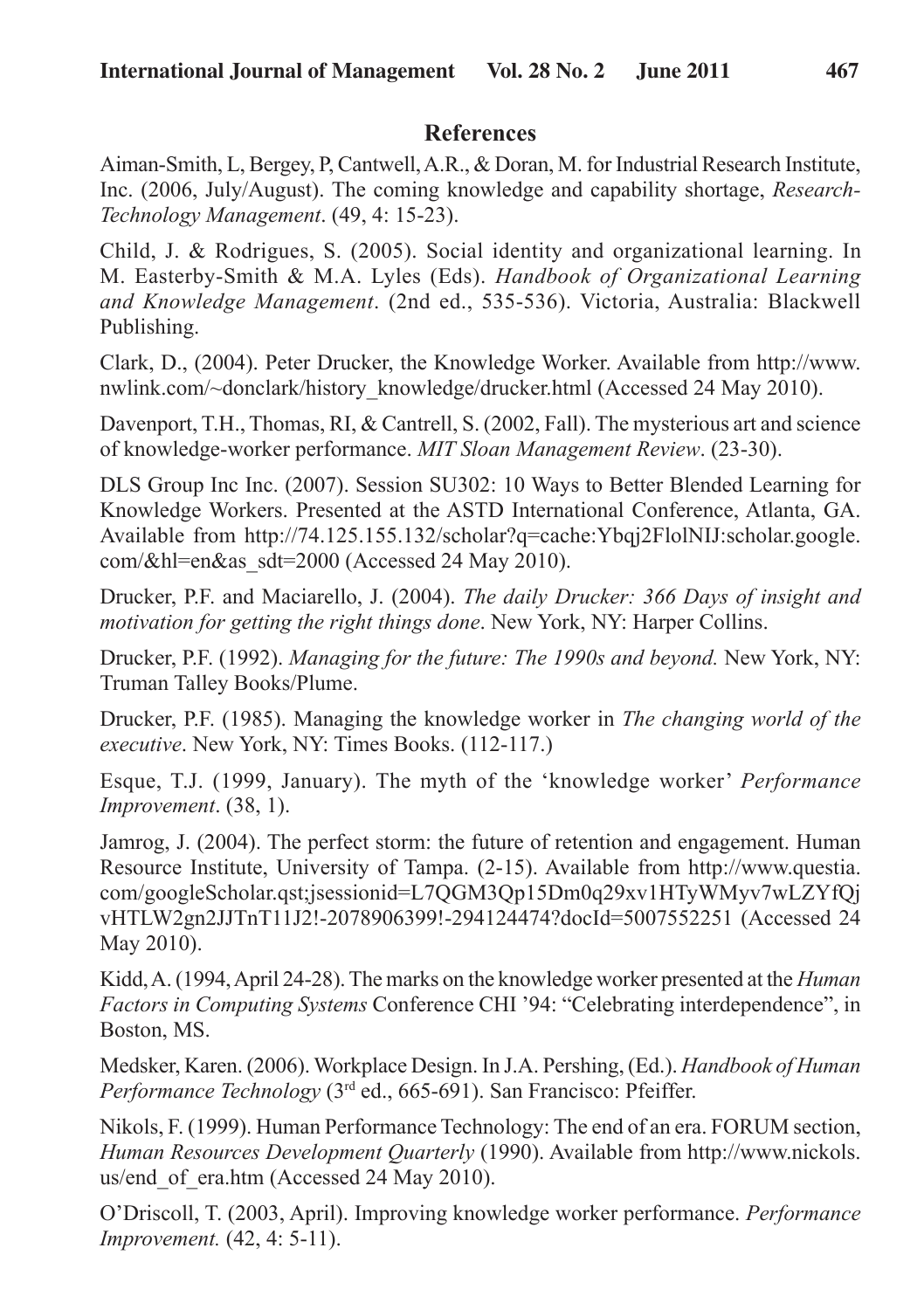Papacharalambous, L. & McCalman, J. (2004, July). Teams investing their knowledge shares in the stock market of virtuality: a gain or a loss? in *New Technology, Work and Employment.* (19, 2: 154-164).

Plaskoff, J. (2005). Intersubjectivity and community-building: Learning to learn organizationally in M. Easterby-Smith & M.A. Lyles (Eds). *Handbook of Organizational Learning and Knowledge Management*. (2nd ed.,161-184). Victoria, Australia: Blackwell Publishing.

Rummler, G. A., & Brache, A. P. (1995). *Improving performance: How to manage the white space on the organization chart* (2nd ed.)*.* San Francisco: Jossey-Bass Publishers.

Sauve, E. (2007, March). Informal Knowledge Transfer. *T+D magazine.* Available from http://www.astd.org/TD/Archives/2007/March/Mar2007.htm (Accessed 24 May 2010).

Seidman, W. & McCauley, M. (2005, September). Saving retiring knowledge workers' secret sauce". *Performance Improvement*. (44, 8: 34-38).

Senge, P.M. (1990). *The Fifth discipline: The art and practice of the learning organization*. New York: Doubleday.

Thompson, M. & Heron, P. (2005). The difference a manager can make: organizational justice and knowledge worker commitment. *International Journal of Human Resource Management*. (16, 3: 383-404).

Thurm, S. (2006, January 23). Companies struggle to pass on workers' knowledge. Wall Street Journal. (B1).

Vora, M.K. (2004, July-August). Creating employee value in a global economy through participation, motivation and development. *Total Quality Management*. (15, 5/6: 794- 806).

Wikipedia (Knowledge Worker search). Available at http://en.wikipedia.org/wiki/ Knowledge worker (Accessed 24 May 2010).

Contact email address: karencarleton@theedge.ca